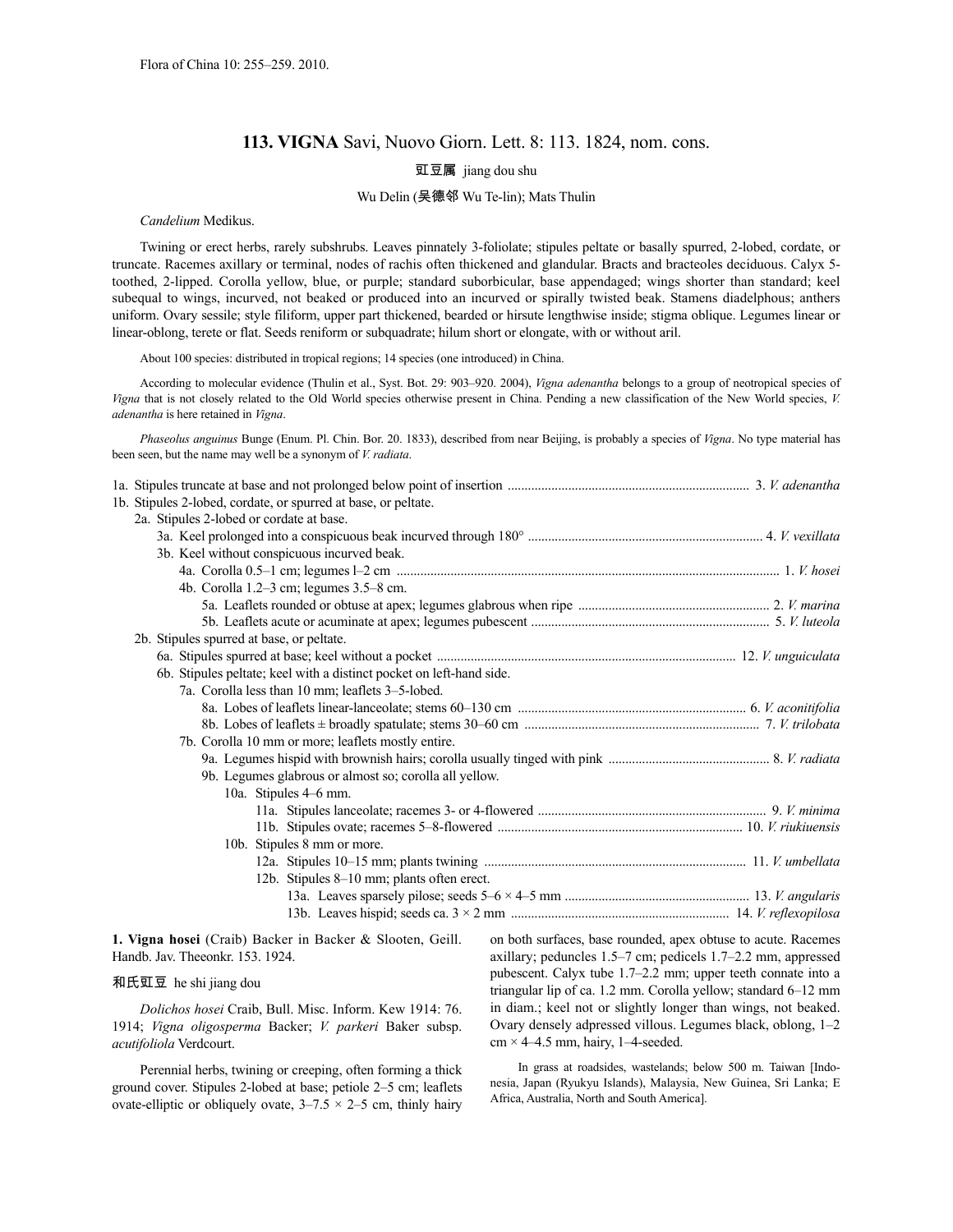2. Vigna marina (Burman) Merrill, Interpr. Herb. Amboin. 285. 1917.

## 滨豇豆 bin jiang dou

*Phaseolus marinus* Burman, Index Alt. Herb. Amboin. 18. 1769.

Perennial herbs, prostrate or climbing. Stems up to several meters, glabrescent when old. Stipules 2-lobed at base, ovate, 3–5 mm; leaflets ovate-orbicular or obovate,  $3.5-9.5 \times 2.5-7.5$ cm, very shortly setose to subglabrous on both surfaces, base broadly cuneate or narrowly rounded, apex rounded, obtuse, or emarginate. Racemes axillary, 2–4 cm; peduncles 3–13 cm. Calyx 2.5–3 mm; teeth deltoid, 1–1.5 mm, upper 2 connate. Corolla yellow; standard broadly obovate,  $1.2-1.3 \times$  ca. 1.4 cm; wings and keel ca. 1 cm. Legumes linear-oblong,  $3.5-6 \times 0.8$ – 0.9 cm, pubescent when young, later glabrous, slightly constricted between seeds. Seeds 2–6, yellow-brown or red-brown, oblong,  $5-7 \times 4.5-5$  mm; hilum oblong. Fr. Oct.

On sandy beaches. Hainan, Taiwan [widely distributed in tropical regions].

This species is edible and is used medicinally.

**3. Vigna adenantha** (G. Meyer) Maréchal, Mascherpa & Stainier, Taxon 27: 202. 1978.

### 腺药豇豆 xian yao jiang dou

*Phaseolus adenanthus* G. Meyer, Prim. Fl. Esseq. 239. 1818.

Perennial herbs, twining. Stipules truncate at base and not produced below point of insertion, lanceolate, 3–5 mm; petiole 3.5–5(-9) cm; terminal leaflet rhomboid-ovate,  $7-8 \times 5-6.5$  cm, nearly glabrous, base obtuse, apex acute; lateral leaflets somewhat oblique. Racemes axillary, 9–17 cm including peduncle; pedicels 2–3 mm. Bracteoles ovate, ca. 4 mm, caducous. Calyx lobes acuminate. Corolla purple, 1.8–3 cm; standard orbicular; wings oblong, inconspicuously auriculate; keel spirally incurved for ca. 3 turns. Ovary glabrous. Legumes linear,  $9-14 \times 0.8-1.4$ cm, glabrous, 11–15-seeded. Seeds dark brown, reniform, ca. 7  $\times$  5 mm.

At roadsides. Taiwan [pantropical].

**4. Vigna vexillata** (Linnaeus) A. Richard, Hist. Fis. Cuba, Bot. 10: 191. 1845.

#### 野豇豆 ye jiang dou

*Phaseolus vexillatus* Linnaeus, Sp. Pl. 2: 724. 1753; *Vigna vexillata* var. *pluriflora* Franchet; *V. vexillata* var. *yunnanensis* Franchet.

Perennial herbs, twining. Root woody, fusiform. Stems with spreading brown bristly hairs, glabrescent. Stipules ovate to ovate-lanceolate, 3–5 mm, cordate or auriculate at base, ciliate; petiole 1–11 cm; leaflets membranous, variable in shape, ovate to lanceolate,  $4-9(-15) \times 2-5(-8)$  cm, brown or gray pubescent on both surfaces, base rounded to cuneate, margin entire, sometimes slightly 3-lobed, apex acute or acuminate. Racemes axillary, 2–6-flowered, subumbellate; peduncles 5–20 cm. Bracteoles subulate, ca. 3 mm, caducous. Calyx with brown or white bristly hairs, rarely glabrescent; tube 5–7 mm; lobes linear or linear-lanceolate, 2–5 mm, upper 2 connate at base. Standard pink, purple, or partly yellow, sometimes with yellow or purple spots inside at base,  $2-3.5 \times 2-4$  cm, emarginate; keel whitish or purplish, falcate, with beak incurved through 180°. Legumes erect, linear-terete,  $4-14$  cm  $\times$  2.5-4 mm, bristly. Seeds 10–18, yellowish, black, or brown to scarlet with black spots, oblong or oblong-reniform, 2–4.5 mm. Fl. Jul–Sep.

Thickets, open forests. Anhui, Fujian, Gansu, Guangdong, Guangxi, Guizhou, Henan, Hubei, Hunan, Jiangsu, Jiangxi, Shaanxi, Sichuan, Yunnan, Zhejiang [widely distributed in tropical and subtropical regions].

This species is used medicinally.

*Vigna vexillata* var. *tsusimensis* Matsumura (Bot. Mag. (Tokyo) 16: 93. 1902) differs only by having larger seeds, ca.  $5 \times 4$  mm. It has been recorded from Taiwan (see T. C. Huang & H. Ohashi, Fl. Taiwan, ed. 2, 3: 393. 1993).

**5. Vigna luteola** (Jacquin) Bentham in Martius, Fl. Bras. 15(1): 194. 1859.

#### 长叶豇豆 chang ye jiang dou

*Dolichos luteolus* Jacquin, Hort. Bot. Vindob. 1: 39. 1770; *Vigna acuminata* Hayata; *V. glabra* Savi, nom. illeg. superfl.; *V. repens* (Linnaeus) Kuntze (1891), not Baker (1876); *V. repens* var. *glabra* Kuntze.

Trailing or twining herbs, 1.2–2.4 m. Stems with upper parts hairy or glabrescent. Stipules lanceolate,  $3-4 \times$  ca. 2 mm, 2-lobed at base; petiole 2–8 cm; leaflets ovate, ovate-elliptic, or ovate-lanceolate, rarely linear-lanceolate,  $2.5-11 \times 0.4-5$  cm, sparsely pubescent on both surfaces or glabrous, base rounded or cuneate, margin entire, apex acute or acuminate. Racemes axillary; peduncles 5–40 cm; rachis 1.5–5 cm, 12–20-flowered; pedicels 4–9 mm, hirsute. Bracteoles ovate-lanceolate, 1.5–2 mm. Calyx pubescent or glabrescent; tube 3–4 mm; lobes deltoid, 2–4 mm, upper 2 wholly connate, apex acute or rarely 2 lobed. Standard yellow or greenish, sometimes tinged with red dorsally, oblate,  $1.3-2.5 \times 1.2-2.6$  cm, glabrous, apex emarginate; wings obovate; keel shortly beaked. Legumes linear, 4–8  $cm \times 5-6.5$  mm, pubescent, slightly constricted between seeds. Seeds dark brown or gray brown and with black spots, oblong or ovate-rhombic,  $3-6 \times 2-3.5$  mm; hilum oblong.

In open ground near seasides; below 100 m. Taiwan [widely distributed in tropical regions].

**6. Vigna aconitifolia** (Jacquin) Maréchal, Bull. Jard. Bot. Natl. Belg. 39: 160. 1969.

### 乌头叶豇豆 wu tou ye jiang dou

*Phaseolus aconitifolius* Jacquin, Observ. Bot. 3: 2. 1768.

Annual herbs, trailing. Stems slender, 60–130 cm, angular, sparsely pubescent. Stipules peltate, lanceolate, ca. 1.2 cm; petiole 5–10 cm; leaflets deeply 3–5-lobed, 5–8 cm, lobes linearlanceolate,  $\pm$  hairy, margin entire. Racemes axillary, headlike; peduncles 5–10 cm; bracts lanceolate, ciliate; pedicels short. Flowers clustered 2–5 together. Calyx 2–3 mm; lobes 5, subequal. Corolla yellow, 5–6(–9) mm; standard cordate; wings obovate, auriculate; keel apex contorted. Legumes brown, cylindric,  $2.5-5$  cm  $\times$  4-5 mm, hispidulous, with obtuse beak,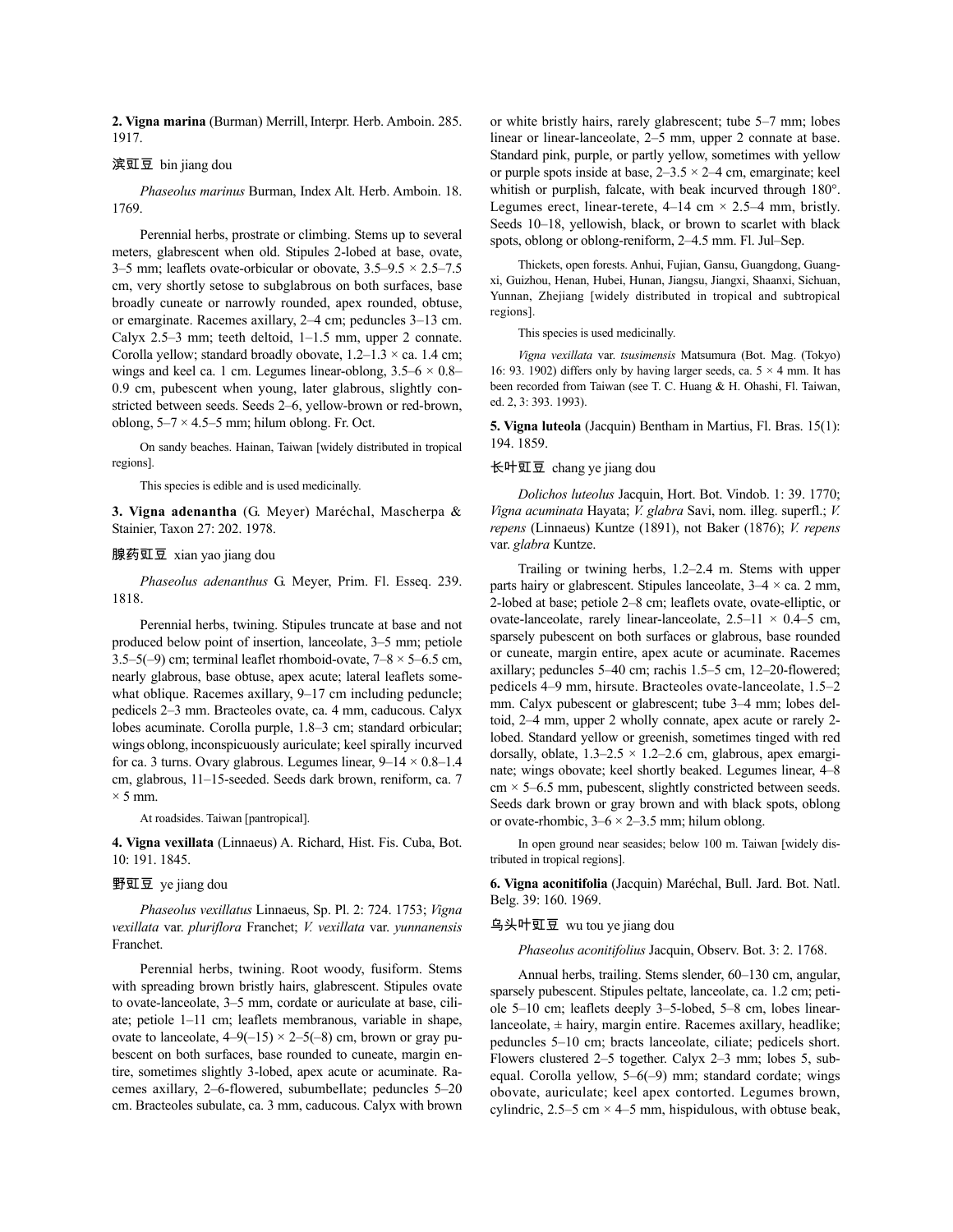4–9-seeded. Seeds yellow, brown, or variegated with black dots, elliptic, 4–5 mm; hilum white, linear.

In grass; ca. 1000 m. Yunnan [India, Myanmar, Pakistan, Sri Lanka; cultivated elsewhere].

**7. Vigna trilobata** (Linnaeus) Verdcourt, Taxon 17: 172. 1968.

## 三裂叶豇豆 san lie ye jiang dou

*Dolichos trilobatus* Linnaeus, Mant. Pl. 1: 101. 1767; *Phaseolus trilobatus* (Linnaeus) Schreber.

Perennial or annual trailing herbs. Stems 30–60 cm, glabrous or glabrescent. Stipules peltate, ovate, 0.6–1.9 cm; petiole 5–10 cm; leaflets rhombic or ovate, 2.5–5 cm, in annual cultivated forms often shallowly 3-lobed, in perennial wild forms often deeply 3-lobed, medium lobe broadly spatulate, apex obtuse, glabrous or inconspicuously pubescent. Racemes axillary, headlike; peduncleslonger than leaves; pedicels very short. Calyx campanulate; teeth deltoid, ca. 2 mm. Corolla yellow, ca. 6 mm; standard cordate; wings obovate, auriculate; keel apex contorted. Legumes cylindric,  $3-4$  cm  $\times$   $3-4$  mm, glabrescent, 6–12-seeded. Seeds deep brown, cylindric, very small, truncate at both ends.

Grasslands; ca. 1000 m. Taiwan, Yunnan [Afghanistan, Bangladesh, Bhutan, India, Indonesia, Kashmir, Myanmar, Nepal, Pakistan, Sri Lanka, Vietnam].

**8. Vigna radiata** (Linnaeus) R. Wilczek, Fl. Congo Belge 6: 386. 1954.

### 绿豆 lü dou

Annual herbs, erect, twining, or creeping, 20–60 cm tall. Stems hispid with brown spreading hairs. Stipules peltate, ovate, 0.8–1.2 cm, ciliate; petiole 5–21 cm; leaflets ovate,  $5-16 \times 3-$ 12 cm, lateral ones  $\pm$  oblique,  $\pm$  sparsely pilose on both surfaces, sometimes 3-veined from base, base broadly cuneate or rounded, apex acuminate or acute. Racemes axillary, 4- to several flowered (up to 25). Bracteoles linear-lanceolate or oblong, striate. Calyx tube 3–4 mm, glabrous; lobes narrowly deltoid, 1.5–4 mm, upper 2 connate into a 2-fid lip. Standard yellowgreen outside, sometimes pink inside, suboblate, ca.  $1.2 \times 1.6$ cm, apex emarginate; wings yellow, ovate; keel falcate and incurved through 180°, green tinged with pink. Legumes linearterete,  $4-9 \times$  ca. 0.6 cm, shortly hispid with pale brown hairs. Seeds 8–14, greenish or yellow-brown, shortly cylindric, 2.5–4  $\times$  2.5–3 mm; hilum white. Fl. May–Jun, fr. Jun–Sep.

Open wastelands, roadsides, thicket margins, also cultivated; ca. 500 m. Taiwan; cultivated throughout China [Cambodia, India, Indonesia, Laos, Sri Lanka, Thailand, Vietnam; Africa; widely cultivated in tropical and subtropical regions].

The seeds are edible and are used medicinally.

Two varieties occur in China. In addition, *Vigna radiata* var. *glabra* (Roxburgh) Verdcourt (Kew Bull. 24: 559. 1970; *Phaseolus glaber* Roxburgh, Fl. Ind., ed. 1832, 3: 291. 1832) was said to occur in China in Fl. Cambodge, Laos & Vietnam (17: 198. 1979). This variety has almost glabrous stems, leaves, and legumes, but no specimens from China have been seen.

- 1a. Stems erect; leaflets entire, acuminate at apex ......................................................... 8a. var. *radiata*
- 1b. Stems twining or creeping; leaflets 2-

#### or 3-lobed, acute at apex ........................ 8b. var. *sublobata*

#### **8a. Vigna radiata** var. **radiata**

#### 绿豆(原变种) lü dou (yuan bian zhong)

*Phaseolus radiatus* Linnaeus, Sp. Pl. 2: 725. 1753; *Azukia radiata* (Linnaeus) Ohwi; *Candelium nigrum* Medikus; *P. aureus* Roxburgh; *Rudua aurea* (Roxburgh) Maekawa.

Stems erect. Leaflets entire, acuminate at apex.

Cultivated throughout China [widely cultivated in tropical and subtropical regions].

**8b. Vigna radiata** var. **sublobata** (Roxburgh) Verdcourt, Kew Bull. 24: 559. 1970.

## 三裂叶绿豆 san lie ye lü dou

*Phaseolus sublobatus* Roxburgh, Fl. Ind., ed. 1832, 3: 288. 1832; *P. trinervius* Wight & Arnott; *Vigna stipulata* Hayata.

Stems twining or creeping. Leaflets 2- or 3-lobed, acute at apex.

Open wastelands, roadsides, thicket margins; ca. 500 m. Taiwan [Cambodia, India, Indonesia, Laos, Sri Lanka, Thailand, Vietnam; Africa].

**9. Vigna minima** (Roxburgh) Ohwi & H. Ohashi, J. Jap. Bot. 44: 30. 1969.

#### 贼小豆 zei xiao dou

*Phaseolus minimus* Roxburgh, Fl. Ind., ed. 1832, 3: 290. 1832; *Azukia minima* (Roxburgh) Ohwi; *P. gracilicaulis* Ohwi; *P. heterophyllus* Hayata (1920), not Willdenow (1809); *P. minimus* f. *heterophyllus* Hosokawa; *P. minimus* f. *linearis* Hosokawa; *P. minimus* f. *rotundifolius* (Hayata) Hosokawa; *P. rotundifolius* Hayata; *Vigna dimorphophylla* T. L. Wu; *V. gracilicaulis* (Ohwi) Ohwi & H. Ohashi; *V. lutea* A. Gray var. *minor* Matsumura; *V. minima* f. *heterophylla* (Hosokawa) Ohwi & H. Ohashi; *V. minima* f. *linearis* (Hosokawa) T. C. Huang & H. Ohashi; *V. minima* var. *minor* (Matsumura) Tateishi.

Annual herbs, twining. Stems slender, subglabrous. Stipules peltate, lanceolate, ca. 4 mm, sparsely hirsute; leaflets variable in size and shape, oblong-ovate, suborbicular, linear, linear-lanceolate, or ovate,  $2-7 \times 0.5-3$  cm, subglabrous or sparsely strigose on both surfaces, base rounded or broadly cuneate, apex acute to obtuse. Racemes axillary, slender, 3- or 4 flowered. Bracteoles linear or linear-lanceolate. Calyx campanulate, ca. 3 mm; teeth 5, unequal. Corolla yellow; standard suborbicular, ca.  $10 \times 8$  mm, deflexed; keel with long and acute auricle. Legumes terete,  $3.5-6.5 \times$  ca. 0.4 cm, glabrous. Seeds 4–8, dark gray to brownish, oblong, ca.  $4 \times 3$  mm; hilum linear. Fl. and fr. Aug–Oct.

Grasslands, thickets. Fujian, Guangdong, Guangxi, Guizhou, Hainan, Hebei, Hunan, Jiangsu, Jiangxi, Liaoning, Shandong, Shanxi, Taiwan, Yunnan, Zhejiang [India, Japan, Philippines].

**10. Vigna riukiuensis** (Ohwi) Ohwi & H. Ohashi, J. Jap. Bot. 44: 31. 1969.

琉球豇豆 liu qiu jiang dou

*Phaseolus riukiuensis* Ohwi, J. Jap. Bot. 13: 437. 1937;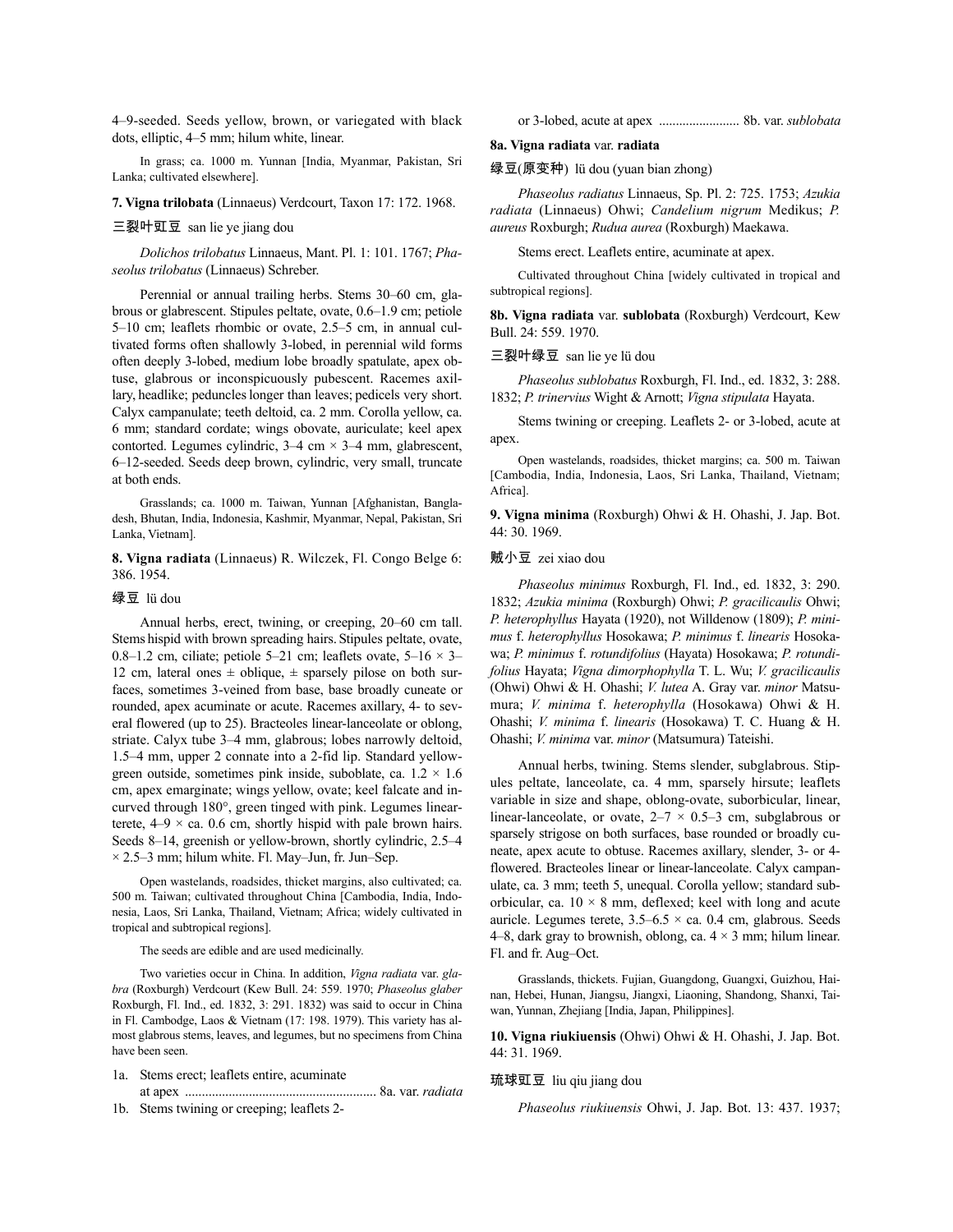#### *Azukia riukiuensis* (Ohwi) Ohwi.

Twining herbs, strigose. Stipules peltate, ovate, 4–6 mm, strigose, 5–7-veined; terminal leaflet obovate or elliptic,  $2-4 \times$ 1.2–2 cm, sparsely strigose, base cuneate or obtuse, margin entire, apex slightly acute and mucronate; lateral leaflets obliquely ovate, subequal. Racemes axillary, 5–8-flowered; peduncles 3– 10 cm. Calyx obconic, ca. 2.5 mm. Corolla yellow; standard orbicular, ca. 1.2 cm wide, apex emarginate, with rectangular callosity at middle, auricles reflexed, incurved; wings obovate, ca. 1 cm, with reflexed appendage at base; keel incurved. Ovary linear, sparsely strigose. Legumes brown with white striations, subcompressed,  $3.5-4.5 \times$  ca. 0.4 cm, glabrous. Seeds dull red, elliptic, ca. 3 mm; hilum white.

## Taiwan [Japan (Ryukyu Islands)].

The authors have not seen any material of this species from China, and it was not mentioned in Fl. Taiwan (ed. 2, 3. 1993). However, *Vigna riukiuensis* has been recorded from Taiwan (e.g., in Tomooka et al., Genet. Res. Crop Evol. 49: 521–530. 2002). The closely related *V. nakashimae* (Ohwi) Ohwi & H. Ohashi (J. Jap. Bot. 44: 30. 1969; *Phaseolus nakashimae* Ohwi, J. Jap. Bot. 13: 436. 1937), described from Japan, with smaller and more pale yellow flowers, has also been recorded but from mainland China.

**11. Vigna umbellata** (Thunberg) Ohwi & H. Ohashi, J. Jap. Bot. 44: 31. 1969.

## 赤小豆 chi xiao dou

*Dolichos umbellatus* Thunberg, Trans. Linn. Soc. London 2: 339. 1794; *Azukia umbellata* (Thunberg) Ohwi; *Phaseolus calcaratus* Roxburgh; *P. chrysanthus* Savi; *P. pubescens* Blume; *Vigna calcarata* (Roxburgh) Kurz.

Annual twining herbs. Stems slender, 1 m or more, pilose with yellow hairs when young, later glabrescent. Stipules peltate, lanceolate or ovate-lanceolate, 10–15 mm; leaflets ovate or lanceolate,  $10-13 \times 5-7.5$  cm, sparsely pubescent on veins of both surfaces, base broadly cuneate or obtuse, entire or slightly lobed, 3-veined from base, apex acute. Racemes axillary, 2- or 3-flowered; bracts lanceolate; pedicels short. Calyx campanulate, 3–4 mm; teeth deltoid. Corolla yellow; standard oblong, ca. 1.5 cm, apex emarginate; wings obovate. Legumes linearterete,  $6-10 \times$  ca. 0.5 cm, glabrous. Seeds  $6-10$ , dull red, brown, black, or speckled, oblong,  $4-9 \times 3-3.5$  mm. Fl. May–Aug.

Wild or cultivated. Guangdong, Guangxi, Hainan, Taiwan, Yunnan [Japan, Korea, Philippines; SE Asia; widely cultivated in tropical regions].

**12. Vigna unguiculata** (Linnaeus) Walpers, Repert. Bot. Syst. 1: 779. 1842.

#### 豇豆 jiang dou

Annual or perennial herbs, erect, trailing, or twining. Stems 1–3 m, subglabrous. Stipules lanceolate, ca. 1 cm, with a narrow spur below point of attachment; leaflets ovate-rhomboid,  $5-15 \times 4-6$  cm, lateral ones oblique, puberulent or glabrous on both surfaces, base acute to rounded, apex acute. Racemes axillary, with 2–6 flowers clustered at top of rachis. Calyx campanulate, 6–10 mm; teeth lanceolate. Standard yellowish white or violet, suborbicular,  $1.2-3.3 \times 1-3.2$  cm, apex emarginate; wings blue to purple, subdeltoid; keel usually white or pale, not twisted. Legumes terete,  $7.5-30(-90) \times 0.6-1$  cm. Seeds several, dark red or black, mottled with black or brown, oblong or reniform, 6–12 mm.

Widely cultivated in China [native to Africa and Asia; widely cultivated in tropical and subtropical regions].

- 1a. Herbs twining, 2–4 m; legumes 30–80(–90) cm, pendulous, slightly fleshy and inflated when young; seeds 8–12 mm ............... 12b. subsp. *sesquipedalis*
- 1b. Herbs erect or trailing, 15–80 cm; legumes 7.5–30 cm, more solid and not inflated when young; seeds 6–9 mm.
	- 2a. Legumes 20–30 cm,
	- pendulous ............................. 12a. subsp. *unguiculata* 2b. Legumes 7.5–13 cm, erect
	- or spreading ............................. 12c. subsp. *cylindrica*

#### **12a. Vigna unguiculata** subsp. **unguiculata**

## 豇豆(原亚种) jiang dou (yuan ya zhong)

*Dolichos unguiculatus* Linnaeus, Sp. Pl. 2: 725. 1753; *D. sinensis* Linnaeus; *Vigna sinensis* (Linnaeus) Hasskarl.

Legumes 20–30 cm, pendulous. Fl. Jun–Jul, fr. Aug.

Widely cultivated in China [native to Africa; widely cultivated in tropical and subtropical regions].

The legumes and seeds are edible.

**12b. Vigna unguiculata** subsp. **sesquipedalis** (Linnaeus) Verdcourt in P. H. Davis, Fl. Turkey 3: 266. 1970.

## 长豇豆 chang jiang dou

*Dolichos sesquipedalis* Linnaeus, Sp. Pl., ed. 2, 2: 1019. 1763; *Vigna sinensis* subsp. *sesquipedalis* (Linnaeus) Van Eseltine; *V. sinensis* var. *sesquipedalis* (Linnaeus) Körnicke ex Ascherson & Schweinfurth.

Twining herbs, 2–4 m. Legumes 30–80(–90) cm, pendulous, slightly fleshy and inflated when young. Seeds 8–12 mm. Fl. and fr. Jun–Aug.

Widely cultivated in China [native to tropical Asia; widely cultivated in tropical regions of Asia, Africa, and America].

*Dolichos sesquipedalis* was originally described from material of American origin, but this was presumably cultivated material originally introduced from tropical Asia as all related taxa are from the Old World.

This taxon is used as a vegetable.

**12c. Vigna unguiculata** subsp. **cylindrica** (Linnaeus) Verdcourt, Kew Bull. 24: 544. 1970.

#### 眉豆 mei dou

*Phaseolus cylindricus* Linnaeus, Herb. Amboin. 23. 1754; *Dolichos catjang* N. L. Burman; *Vigna catjang* (N. L. Burman) Walpers; *V. cylindrica* (Linnaeus) Skeels; *V. sinensis* var. *catjang* (N. L. Burman) Chiovenda; *V. sinensis* subsp. *cylindrica* (Linnaeus) Van Eseltine; *V. unguiculata* var. *cylindrica* (Lin